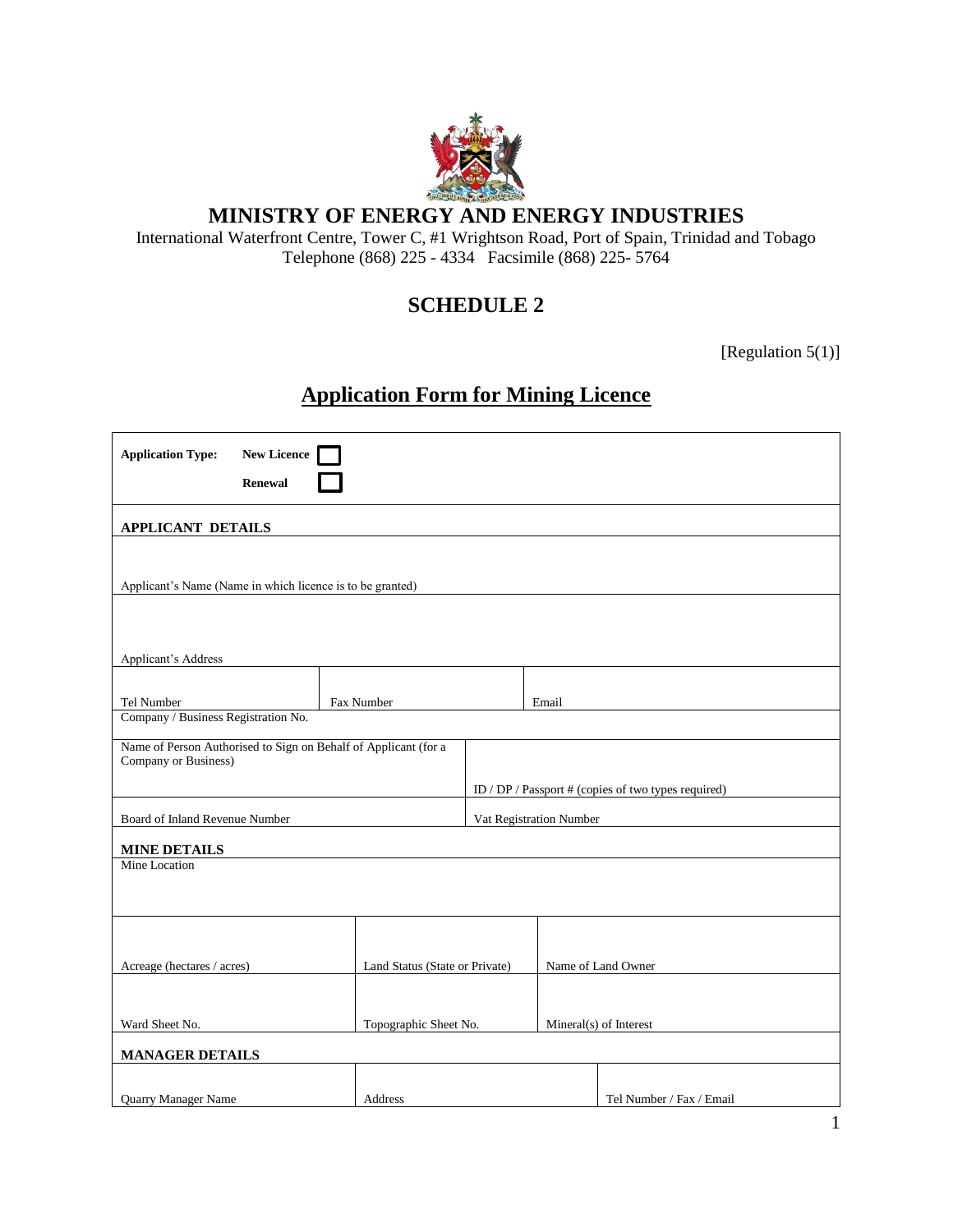| <b>Oualifications</b>                                           |                   | Experience (include on separate sheet if necessary) |                                                          |  |
|-----------------------------------------------------------------|-------------------|-----------------------------------------------------|----------------------------------------------------------|--|
| Blaster's Name (If explosives are to be<br>used)                | Address           |                                                     | Tel Number / Fax / Email                                 |  |
| <b>Qualifications</b>                                           |                   | Experience (include on separate sheet if necessary) |                                                          |  |
| <b>EQUIPMENT DETAILS (please specify types and numbers)</b>     |                   |                                                     |                                                          |  |
| (please tick)                                                   | $(\forall)$       |                                                     | $(\forall)$                                              |  |
| Dragline<br>Loader<br>Excavator<br>Tractor<br>Diesel Fuel Truck |                   |                                                     | Dump Trucks<br>Pick Up<br><b>Back Hoe</b><br>Water Truck |  |
| Other (please state)                                            |                   |                                                     |                                                          |  |
| <b>OPERATIONAL DETAILS</b>                                      |                   |                                                     |                                                          |  |
| <b>Electricity Source</b>                                       |                   |                                                     |                                                          |  |
| <b>Water Source</b>                                             |                   |                                                     |                                                          |  |
| Fuel Storage                                                    |                   |                                                     |                                                          |  |
| <b>Lubricant Storage</b>                                        | Daily Consumption |                                                     |                                                          |  |
| <b>Explosives Storage</b>                                       |                   |                                                     |                                                          |  |
| <b>Additional Remarks/ Details</b>                              |                   |                                                     |                                                          |  |

### **DECLARATION/UNDERTAKING**

| In accordance with section 45 (3) (b) of the Minerals Act, Chap $61:03$ , I                                                          | hereby |
|--------------------------------------------------------------------------------------------------------------------------------------|--------|
| declare that the particulars and the statements made in this application are true and correct to the best of my knowledge and belief |        |
| and nothing has been concealed or held therefrom. I understand that it is an offense, punishable by a fine and imprisonment, to      |        |
| make a false declaration.                                                                                                            |        |

| Signature of the Applicant | Date |              |
|----------------------------|------|--------------|
|                            |      | (dd/mm/yyyy) |
|                            |      |              |